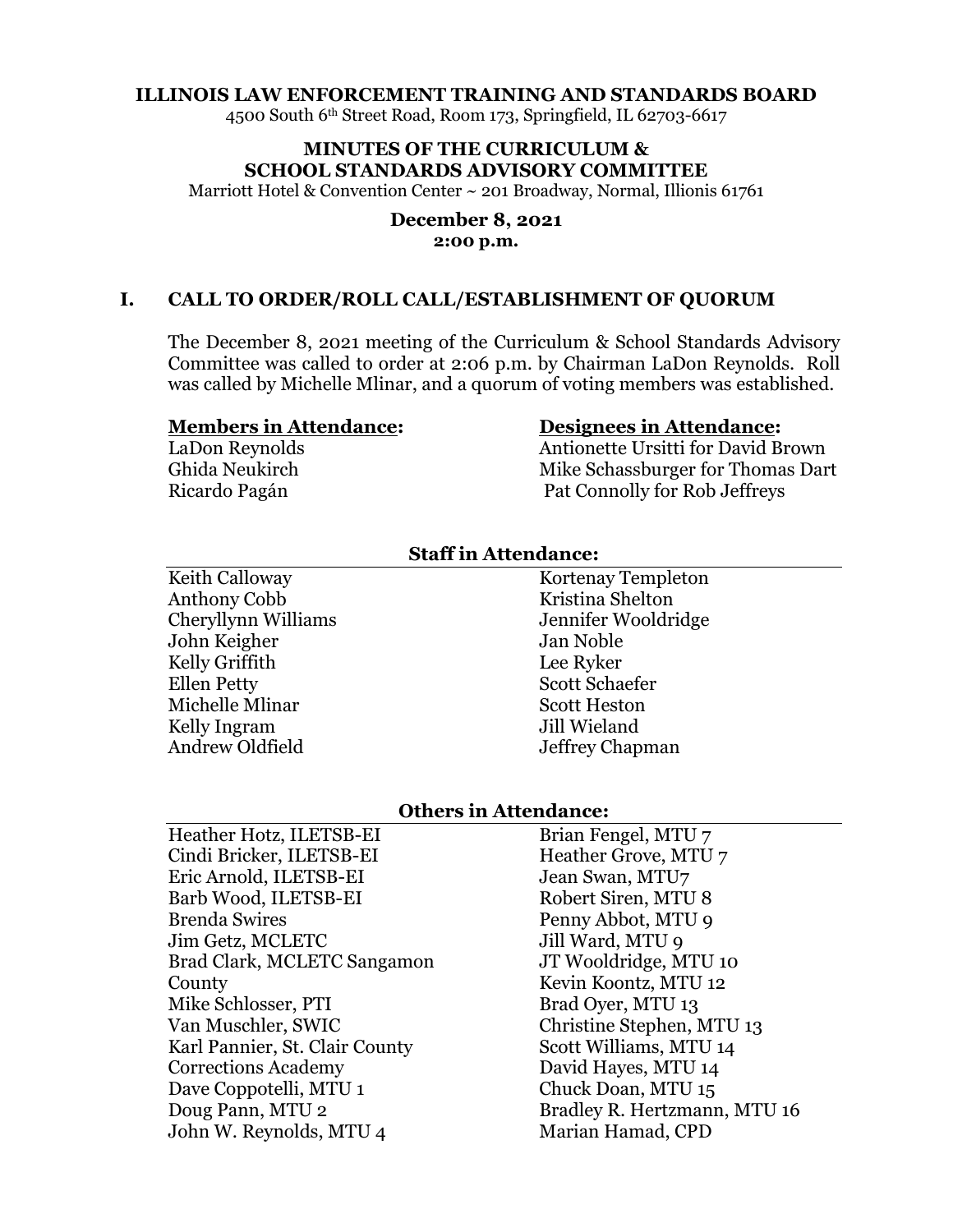Tom Kurek, DRE Coordinator Michael Schassbuger, Cook County Sheriff

Cindy Jones, UIS Dwayne Buretz, Secretary of State Police

# **II. APPLICATION FOR SCHOOL/COURSE CERTIFICATION**

No new course submissions

# **III. RECERTIFICATION OF COURSES**

Deputy Director Cheryllynn Williams introduced herself to the Board. Williams reported that BLE and BCO classes are returning to normal; this year there will be 36 BLE, seven Part-Time BLE, 20 Corrections, four Part-Time to Full-Time Transition courses, and the Arson Investigator Training will be offered again after a 2 year hiatus. This represents a 10% increase over last December's predictions, and over a 35% increase from actual courses in 2021. Chairman Reynolds stated all this information can be found under Tab F in the Board Book.

*Motion was made by Neukirch, seconded by Pagán, and carried by all members present to approve the recertification of the Basic Law Enforcement courses for each academy for 2022.*

*Motion was made by Neukirch, seconded by Pagán, and carried by all members present to approve the recertification of the Basic Corrections courses for each academy for 2022.*

The Committee recognized the arrival of Mike Schassburger representing Thomas Dart.

# *Motion was made by Neukirch, seconded by Pagán, and carried by all members present to approve the recertification of the Part-Time Basic Law Enforcement (PT BLE) courses for each academy for 2022.*

Counsel Griffith asked that the 80-Hour Transition courses and the 200-hour Basic Arson Investigator course also be approved.

*Motion was made by Neukirch, seconded by Pagán, and carried by all members present to approve the recertification of the 80-Hour Transition courses and the 200-hour Basic Arson Investigator course for each academy for 2022.*

# **IV. MANDATORY FIREARMS TRAINING**

Counsel Griffith reported the team of subject matter experts has made revisions and updates to the curriculum, and the information has been sent to the academies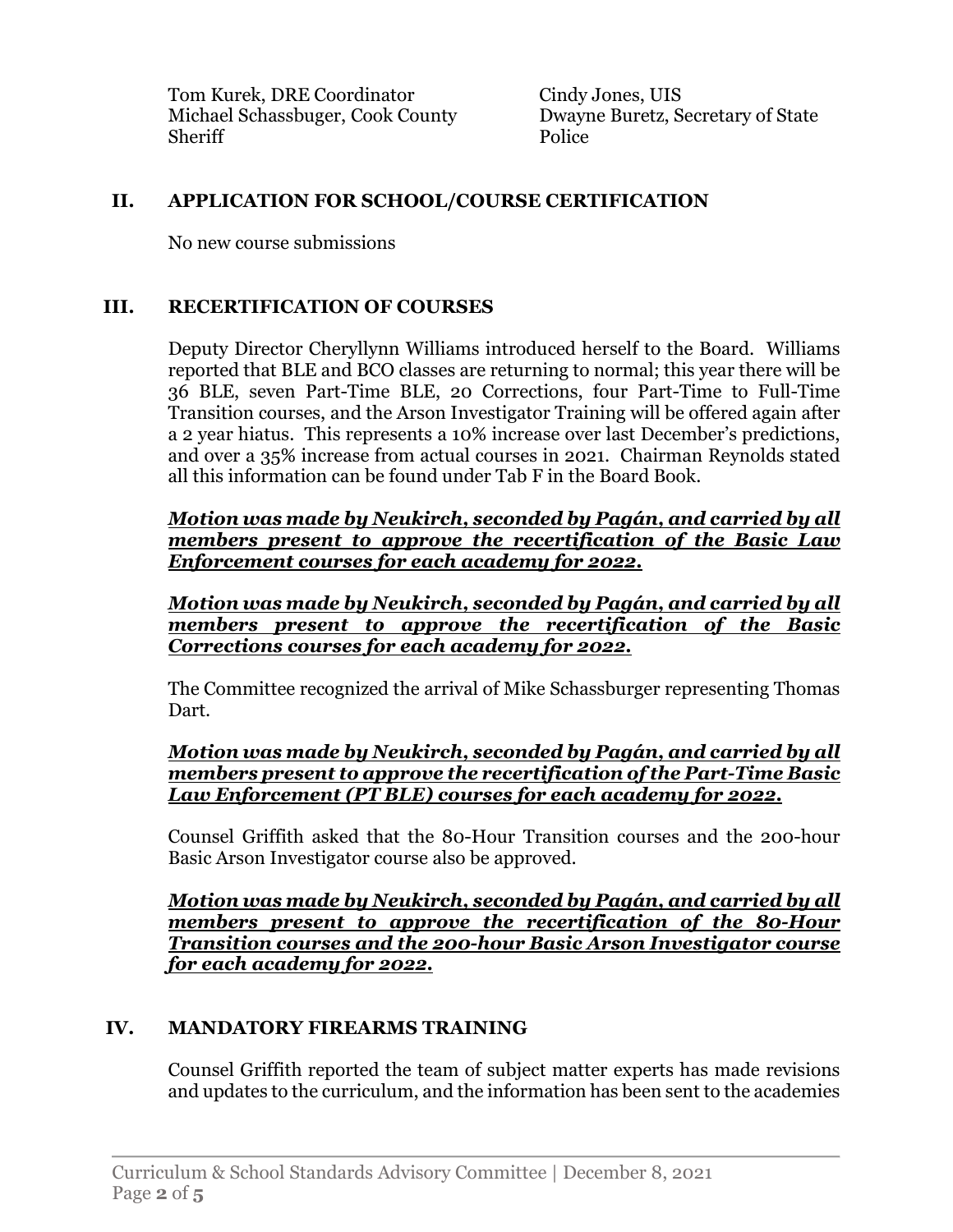for review and feedback. They are asking for more time and they hope to present to the Board in March for approval.

Counsel Griffith read the Mandatory Firearms Training Policy Re-Affirmation:

"Board approved Basic Law Enforcement and Correctional Training Academies and the Mobile Team Units are the only facilities authorized to conduct the Mandatory Firearms Training Course, and Mobile Team Units are authorized to conduct the Mandatory Firearms Training Waiver Course."

## *Motion was made by Neukirch, seconded by Pagán, and carried by all members present to approve the Mandatory Firearms Training Policy.*

# **V. IN-SERVICE, ADVANCED AND SPECIALIZED COURSES FOR CERTIFICATION/RECERTIFICATION**

Counsel Griffith stated under Tab F there is a chart with courses listed for the MTU's, the Executive Institute, CIT and SRO. There are also courses listed for the Cook County Sheriff's Department and the Illinois Department of Corrections. We are asking for approval of the courses listed.

*Motion was made by Neukirch, seconded by Pagán, and carried by all members present to approve the In-Service, Advanced and Specialized courses for the MTU's , the Executive Institute, CIT, SRO, the Cook County Sheriff's Department and the Illinois Department of Corrections.*

# **VI. LEAD HOMICIDE INVESTIGATORS 32-HOURS APPROVED CONTINUING EDUCATION COURSES FOR CERTIFICATION/ RECERTIFICATION**

Counsel Griffith stated the courses for recertification are listed under Tab F. She did note a change in the law and how the Board's tracking system is changed to reflect how courses are entered.

*Motion was made by Pagán, seconded by Neukirch, and carried by all members present to approve the Lead Homicide Investigators 32- Hour continuing education courses.*

# **VII. UNFINISHED BUSINESS**

Counsel Griffith stated, regarding the Transition Course, that we have been working based on recommendations approved by this Committee and the Full Board in relationship to the UIS Project for Public Safety and Justice. Their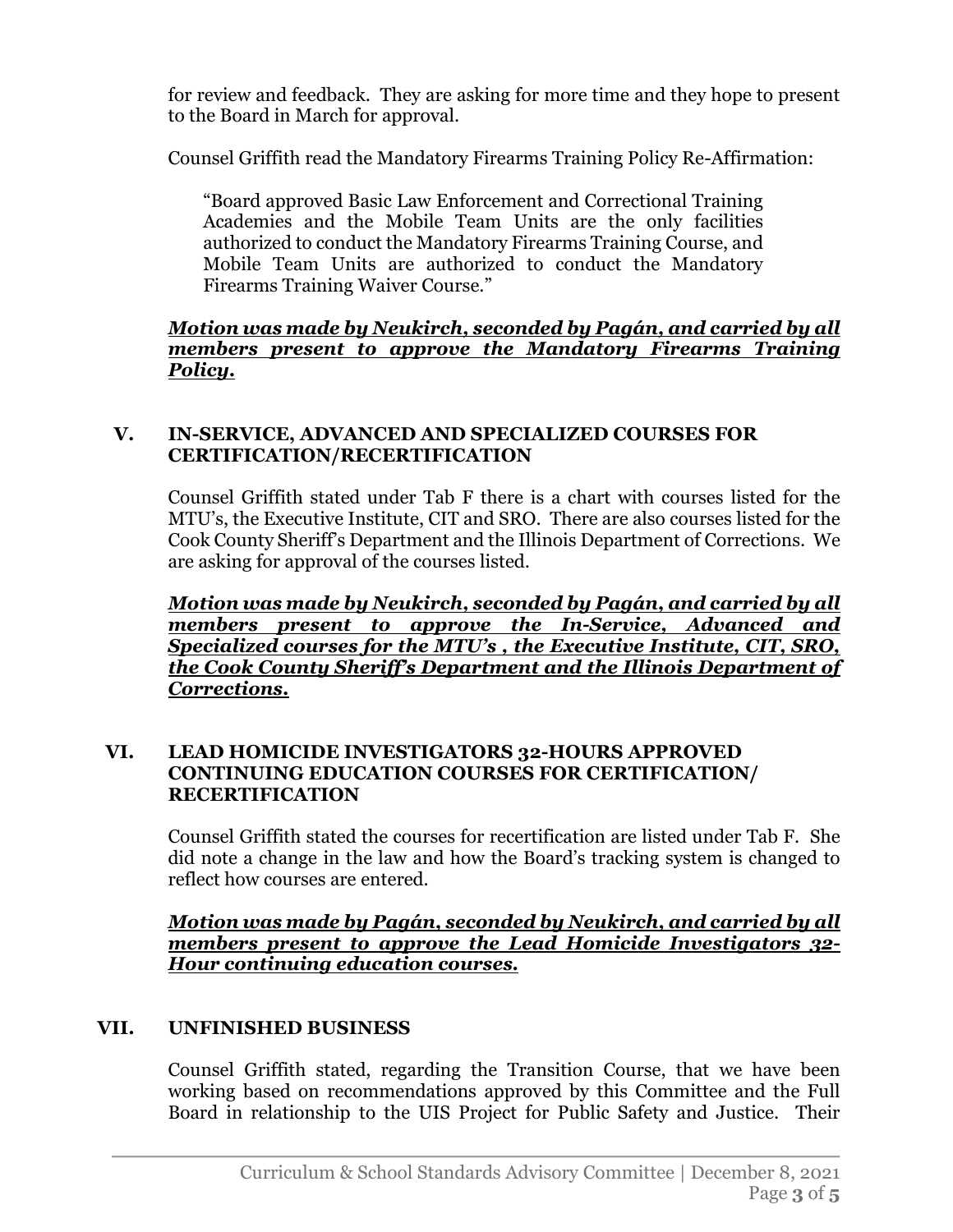recommendation was to review the Transition Course for revisions as it has many part time officers trained under the 400 hour curriculum moving into full time. They are continuing their work on this project, there will likely be a one week prerequisite online course for those part time officers. She thanked the Executive Institute for their help in moving this project forward.

The committee consists of Van Muschler from SWIC, Mike Schlosser from PTI, Heather Hotz from Executive Institute, Cheryllynn Williams and Kelly Griffith from Board Staff, and the UIS Team – Charlene Moe and Cindy Jones.

## **VIII. NEW BUSINESS**

Counsel Keigher spoke to the tuition and class size recommendations for the coming year. Tuition is the same as last year, there are no adjustments at this time. Our forms are based on actual cost and we are working with the academies regarding the increased burden with the enhancements to the SAFE-T Act. We are looking to change the form in the future.

Mitchell Davis stated he attended a Chiefs meeting and there were some concerns regarding the recertification of in-service, advanced and specialized courses specifically the Police Law Institute (PLI) only being for one hour and only for legal updates. The chiefs are concerned that there are other mandates within PLI in addition to the legal updates. Davis asked the chiefs that if additional mandates do exist to please let us know so we can address them, that we are not trying to intentionally leave anything out. No one responded to his email request for concerns.

Counsel Griffith stated the Board does not typically approve online courses except for the Executive Institute. However, there were three exceptions from a previous Board and PLI was one of them. It is a written legal summary of court cases and is a one-hour course.

Interim Director Calloway thanked Davis for bringing this to our attention. He stated it is his intention in this role to ensure all officers get all the credit they deserve for their training, however, he does not believe in "check the box" training. He wants training to be meaningful and purposeful.

Davis asked us to consider training from the PERF ICAT course which has a lot to offer in the area of crisis intervention and response tactics, their training goal is to minimize Use of Force. He has recently attended their train the trainer program and believes that it may be helpful to our academy directors as they consider options for meeting the new SAFE-T Act requirements.

### **IX. NEXT BOARD MEETING DATE AND LOCATION**

December 9, 2021 Normal, Illinois